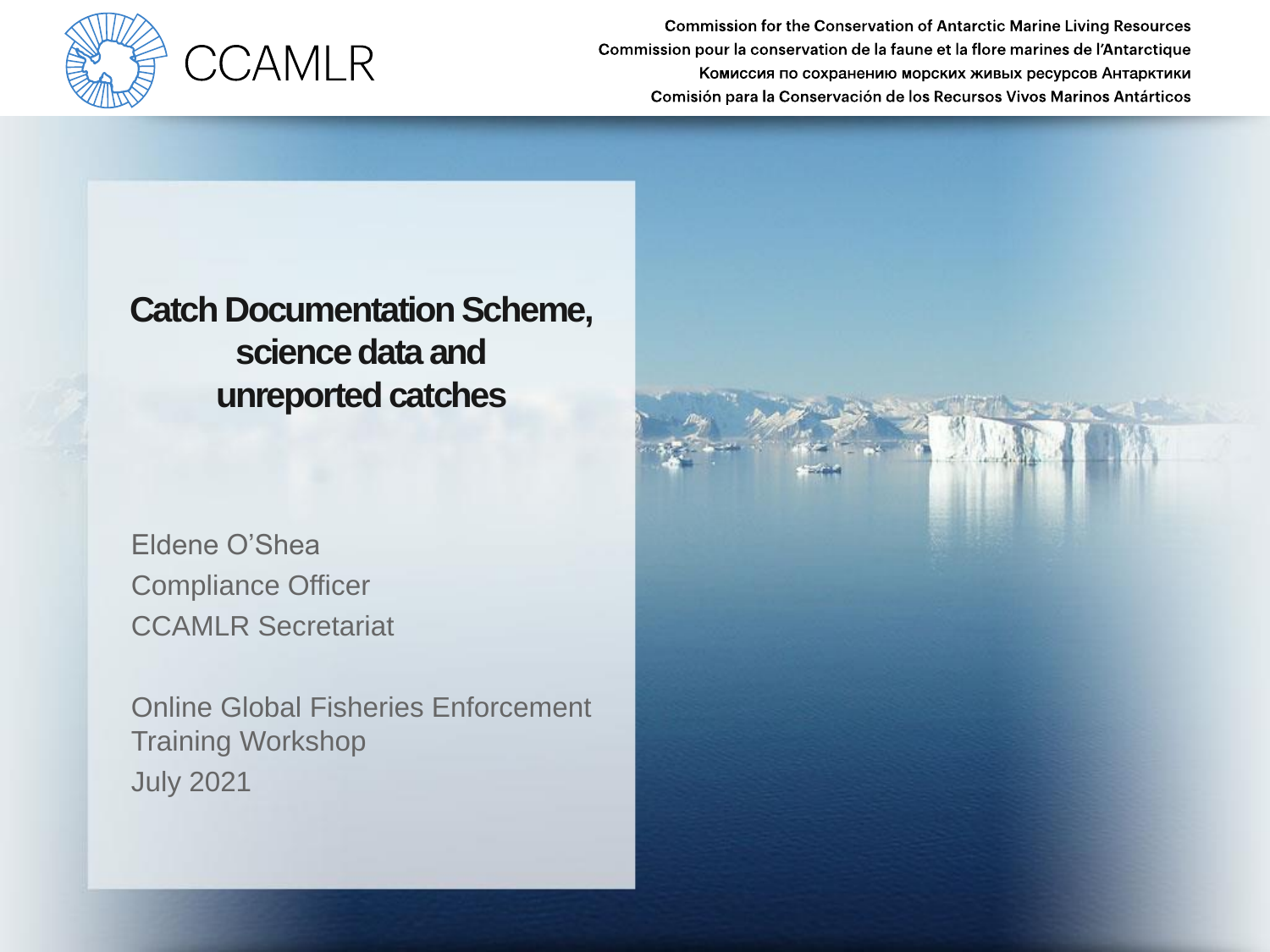

# **Members of the Commission, Acceding States and cooperating non-contracting parties**

[26 Members](https://www.ccamlr.org/en/organisation/members) 

and

**[11 Acceding States](https://www.ccamlr.org/en/organisation/acceding-states)** 

and

3 [cooperating non-contracting](https://www.ccamlr.org/en/organisation/cooperation-others)  **parties** 



South Africa Poland Russia **Norway** New Zealand Namibia United Kingdom Ukraine Sweden Spain Uruguay USA **Netherlands**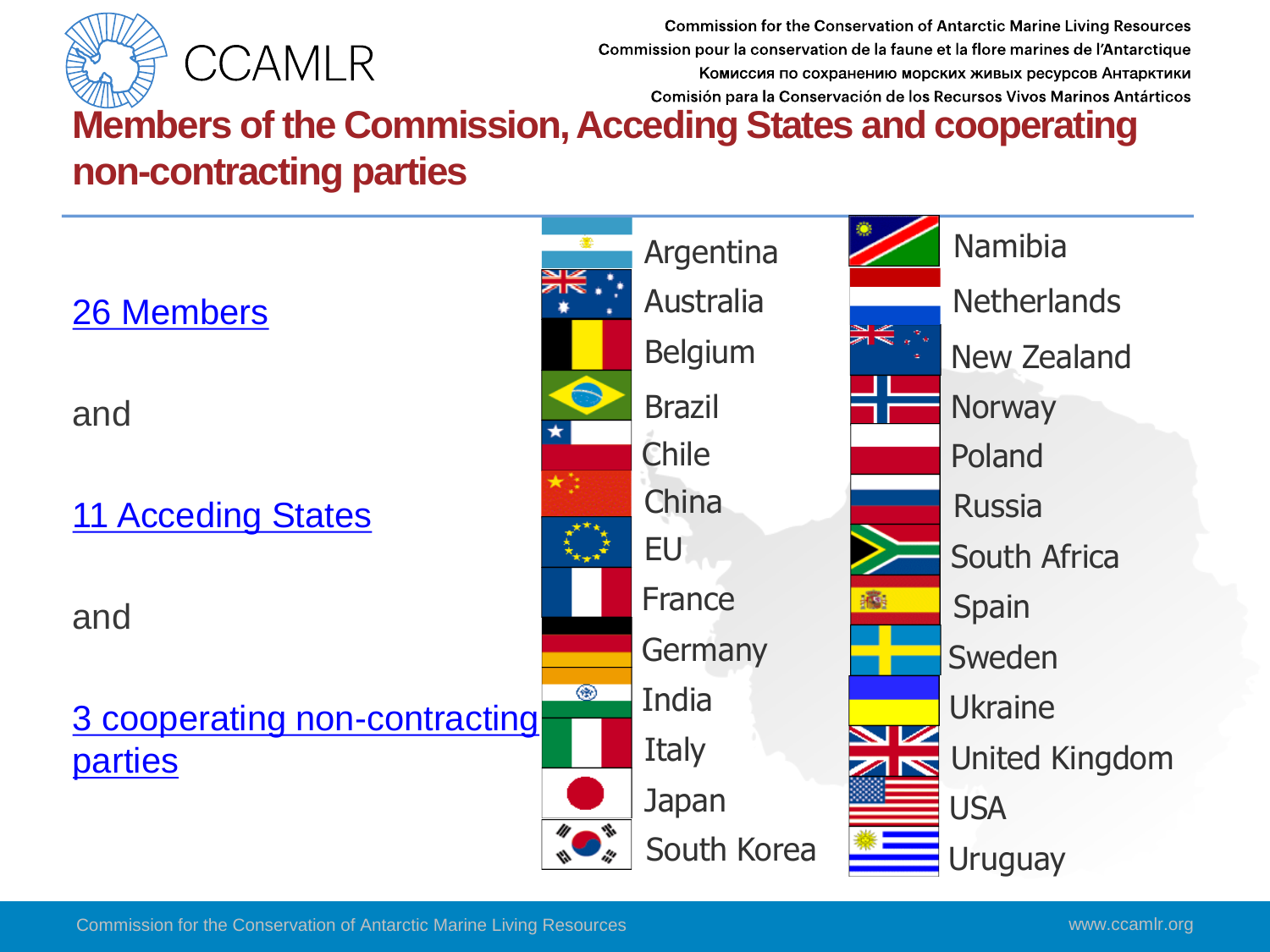

**CCAMLR**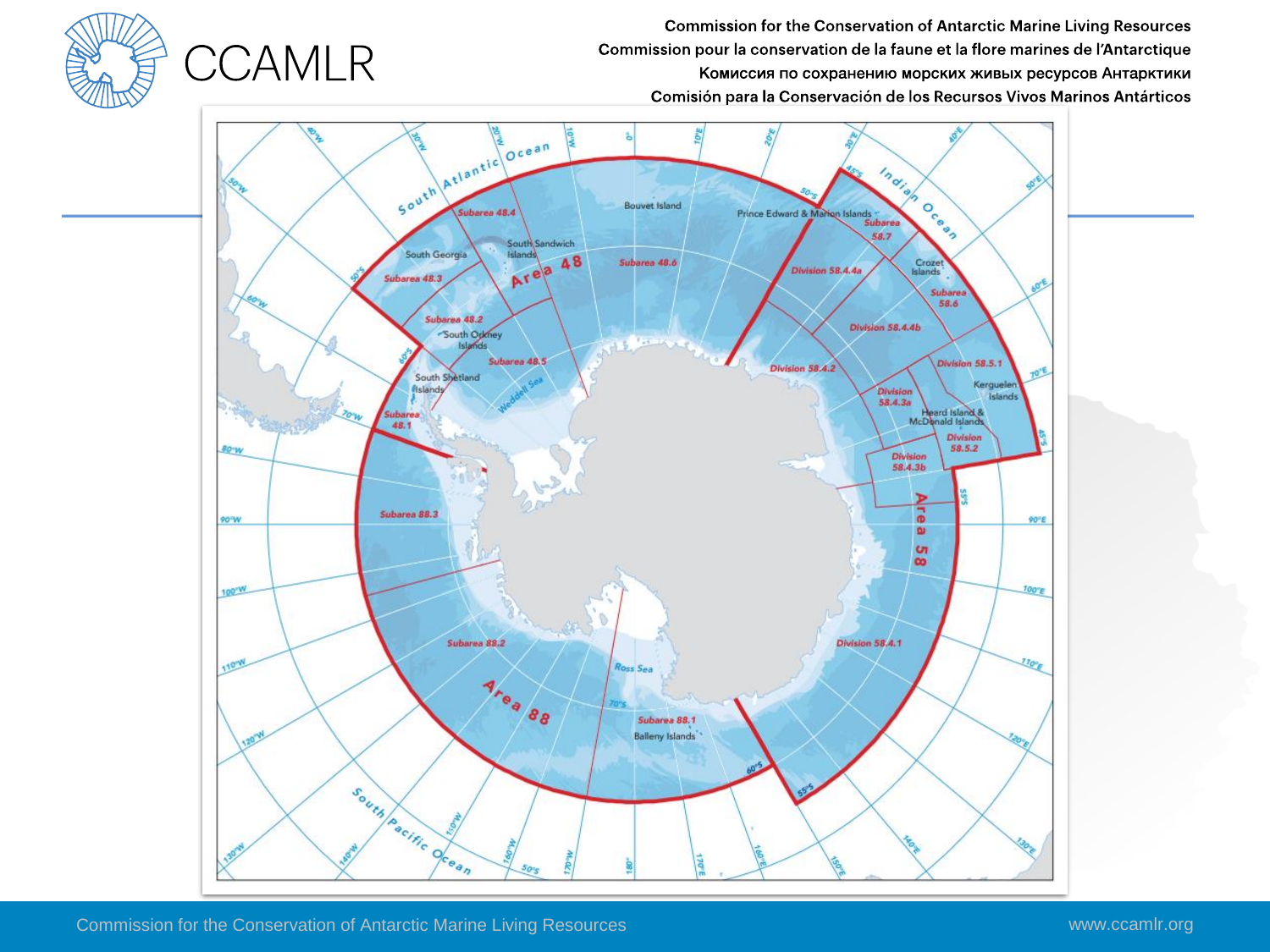

# **Catch Documentation Schemes**

#### **3 Multilateral**

- 
- CCAMLR Toothfish
- ICCAT Atlantic Bluefin Tuna
- CCSBT Southern Bluefin Tuna

#### **2 Unilateral**

- 
- 
- European Union All marine wild caught fish United States of America – Atlantic Cod; Pacific Cod; Blue Crab; Red King Crab; Dolphinfish (Mahi Mahi); Grouper; Red Snapper; Sea Cucumber; Sharks; Swordfish; Tunas (Albacore, Bigeye, Skipjack, Yellowfin, and Bluefin); Abalone and Shrimp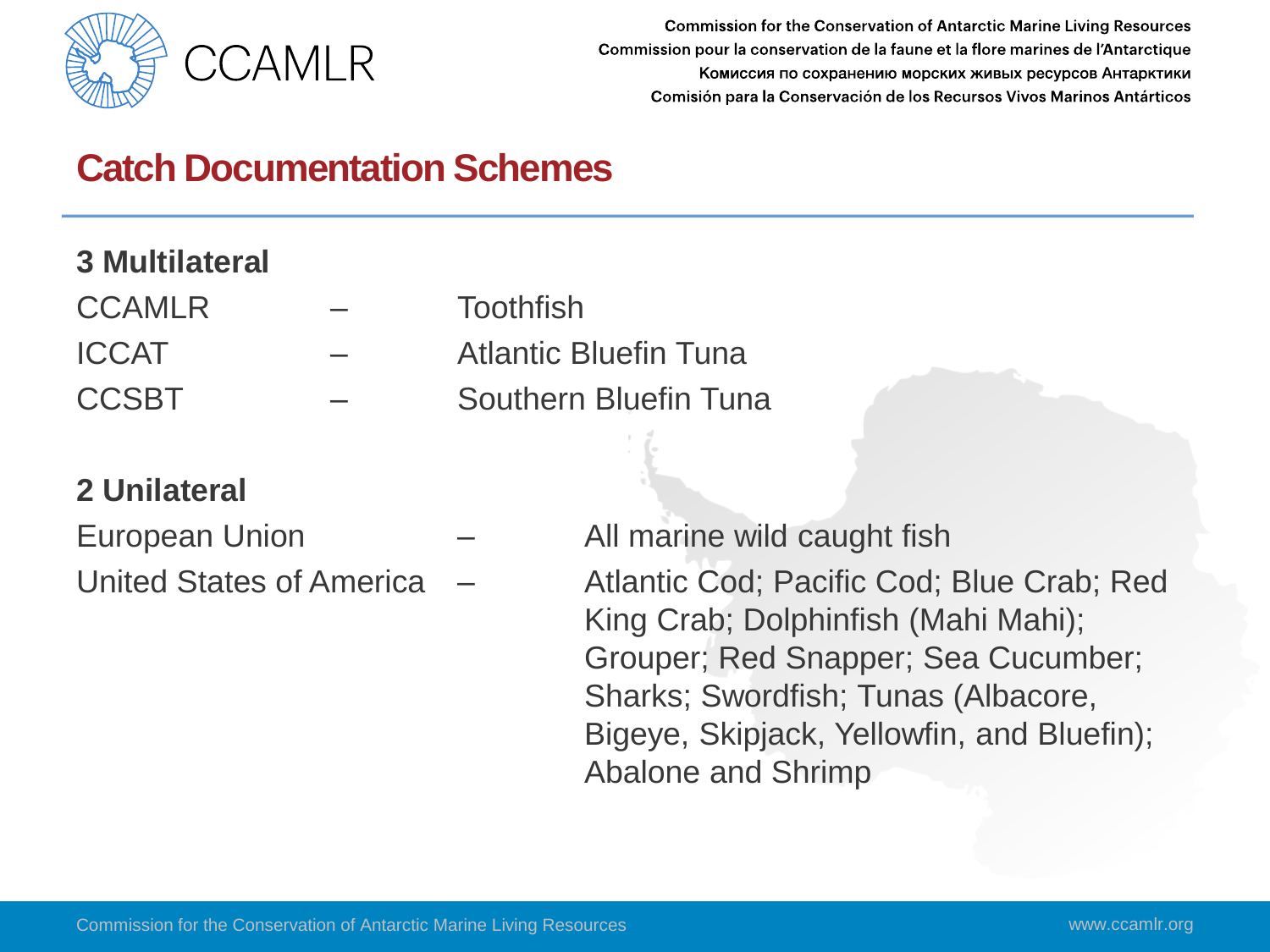

#### **Data – so much data**

We have lots of it and we can call it a number of things:

- Data sets
- Data holdings
- Databases

Sometimes it duplicates

Generally it can all be linked together

So let's reconcile it!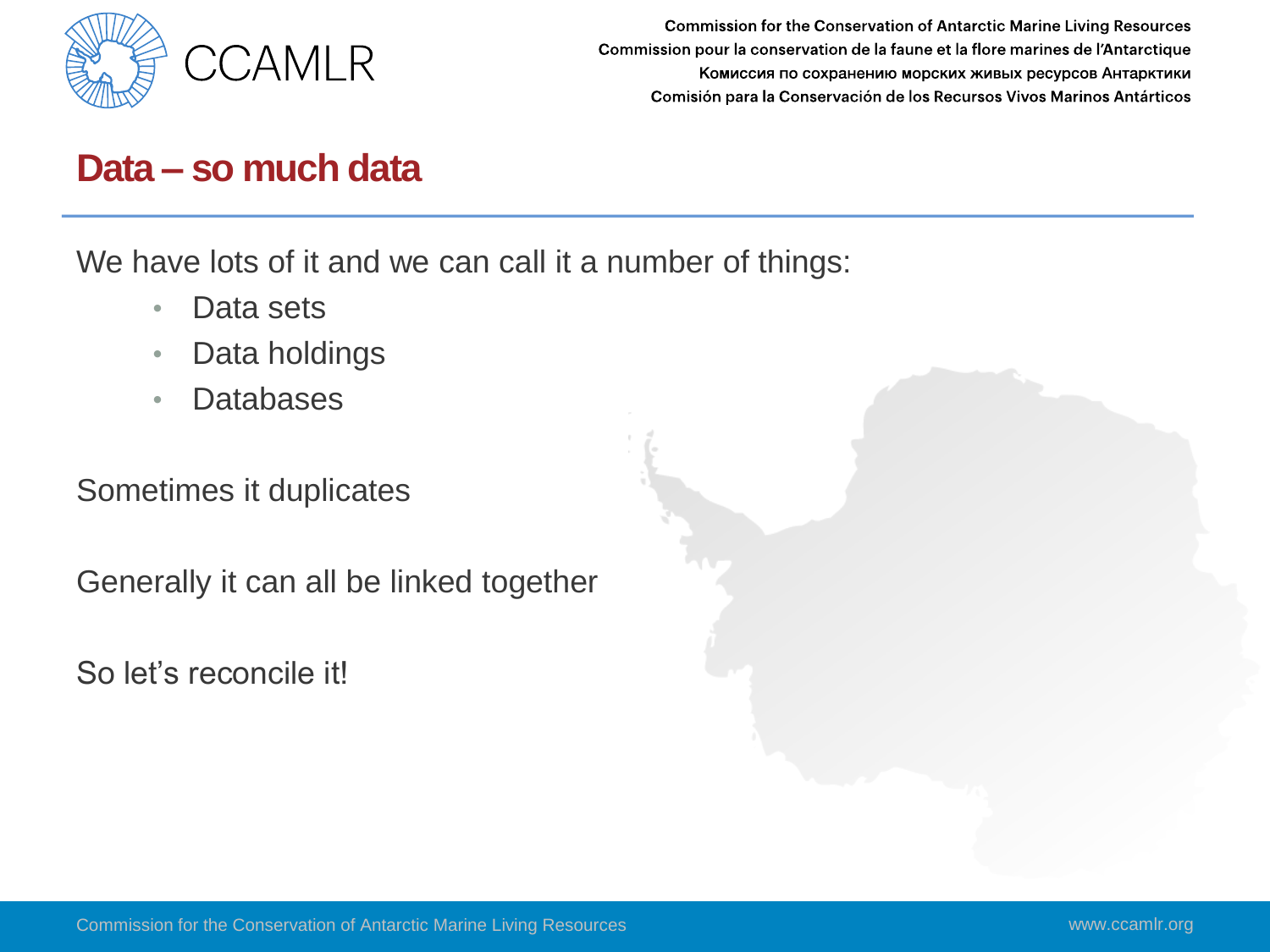

## **Catch Documentation Schemes – What is it?**

*"A system that tracks and traces fish from the point of capture through unloading and throughout the supply chain. A CDS records and certifies*  information that identifies the origin of fish caught and ensures they were *harvested in a manner consistent with relevant national, regional and international conservation and management measures. The objective of the CDS is to combat IUU fishing by limiting access of IUU fish and fishery products to markets."*

Report of the Expert Consultation on Catch documentation Schemes, FAO Fisheries and Aquaculture Report No. 1120, July 2015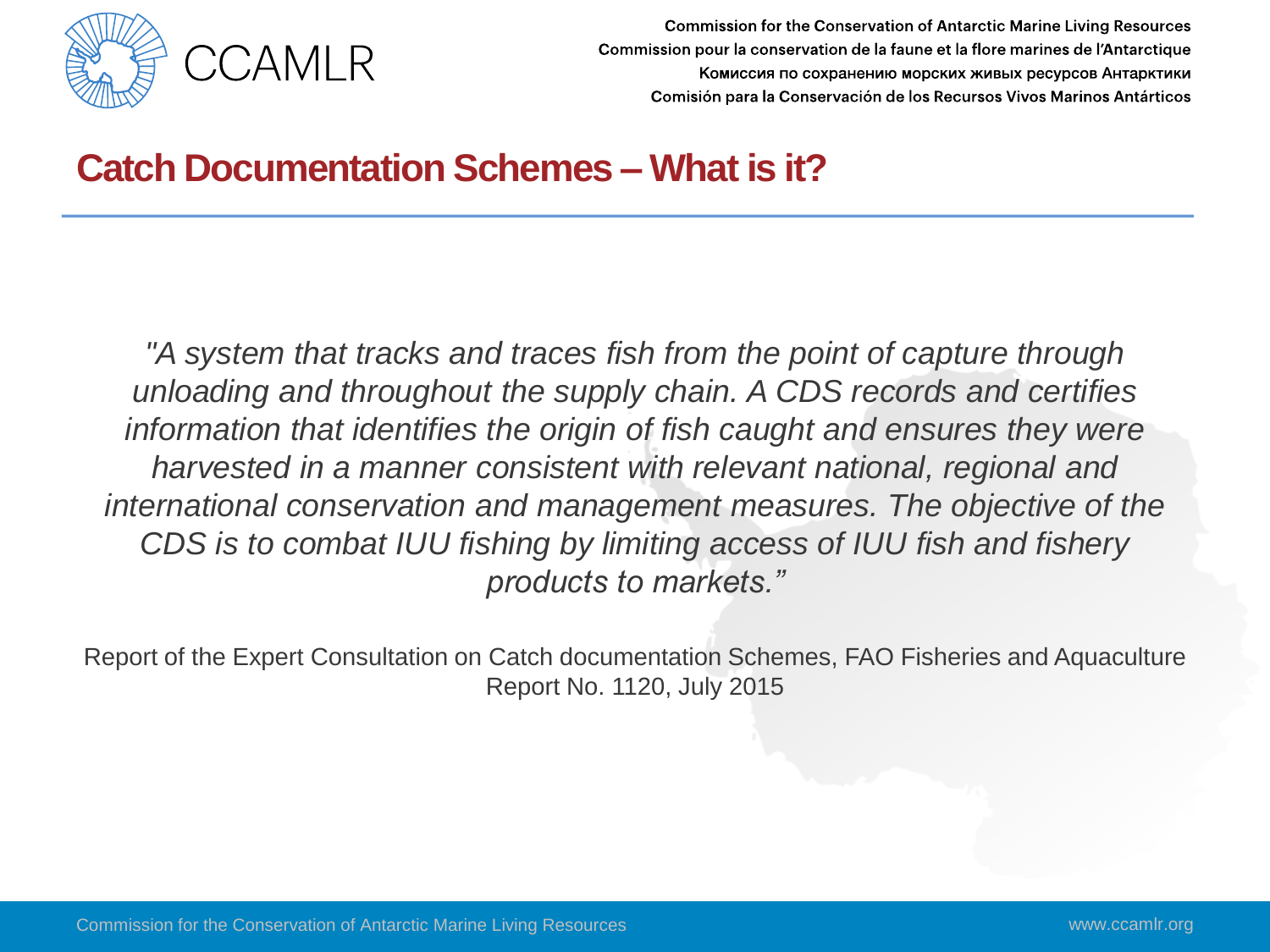

## **Catch Documentation Schemes – What are we documenting?**

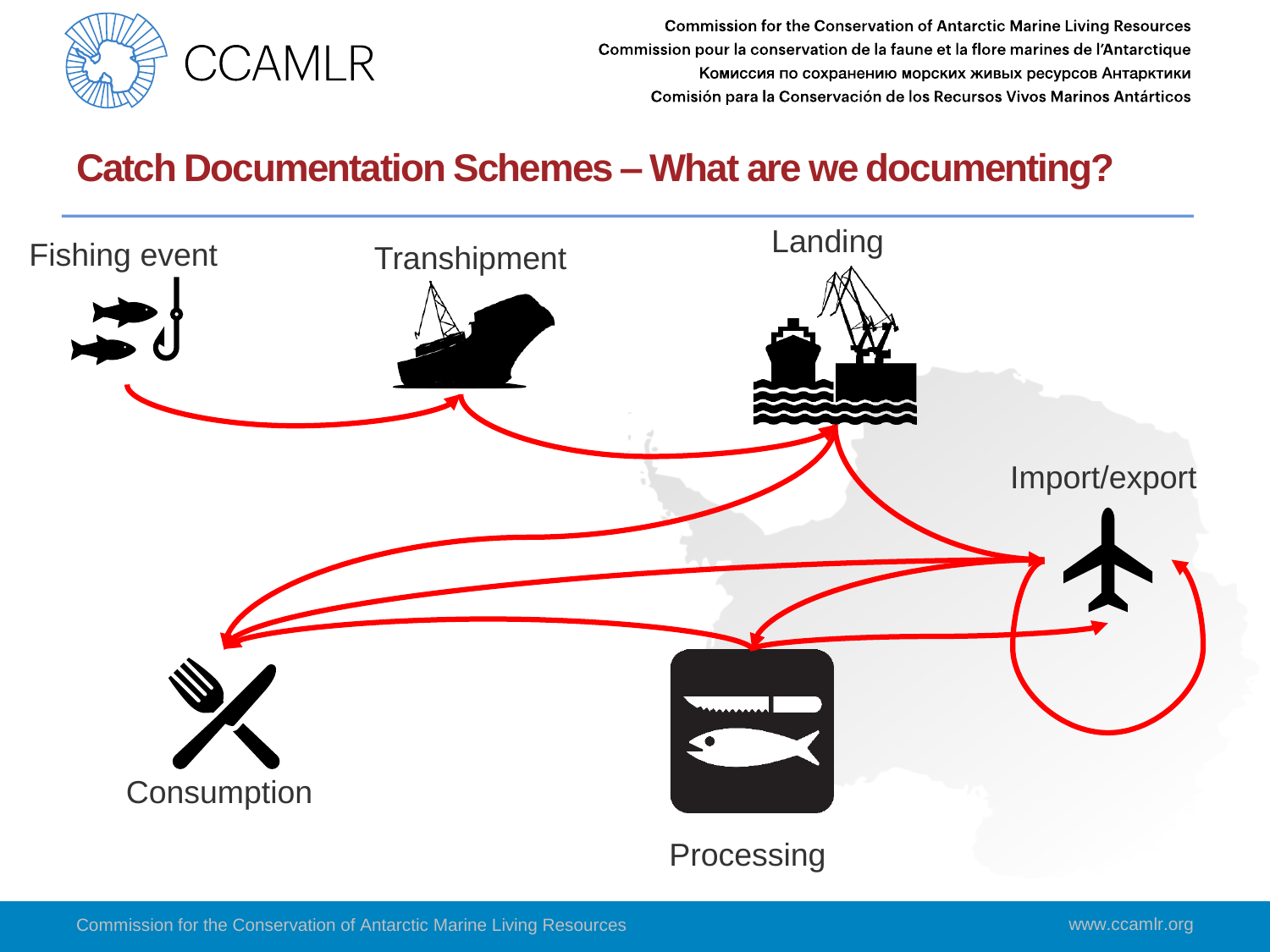

#### **Catch effort data**

CCAMLR Conservation Measure 23-04

Monthly Fine-Scale Catch and Effort Data Reporting System for Trawl, Longline and Pot Fisheries

Information utilised from this dataset:

- Haul numbers
- Dates
- **Times**
- Location
- Species
- Reported catch weights
- Reported product types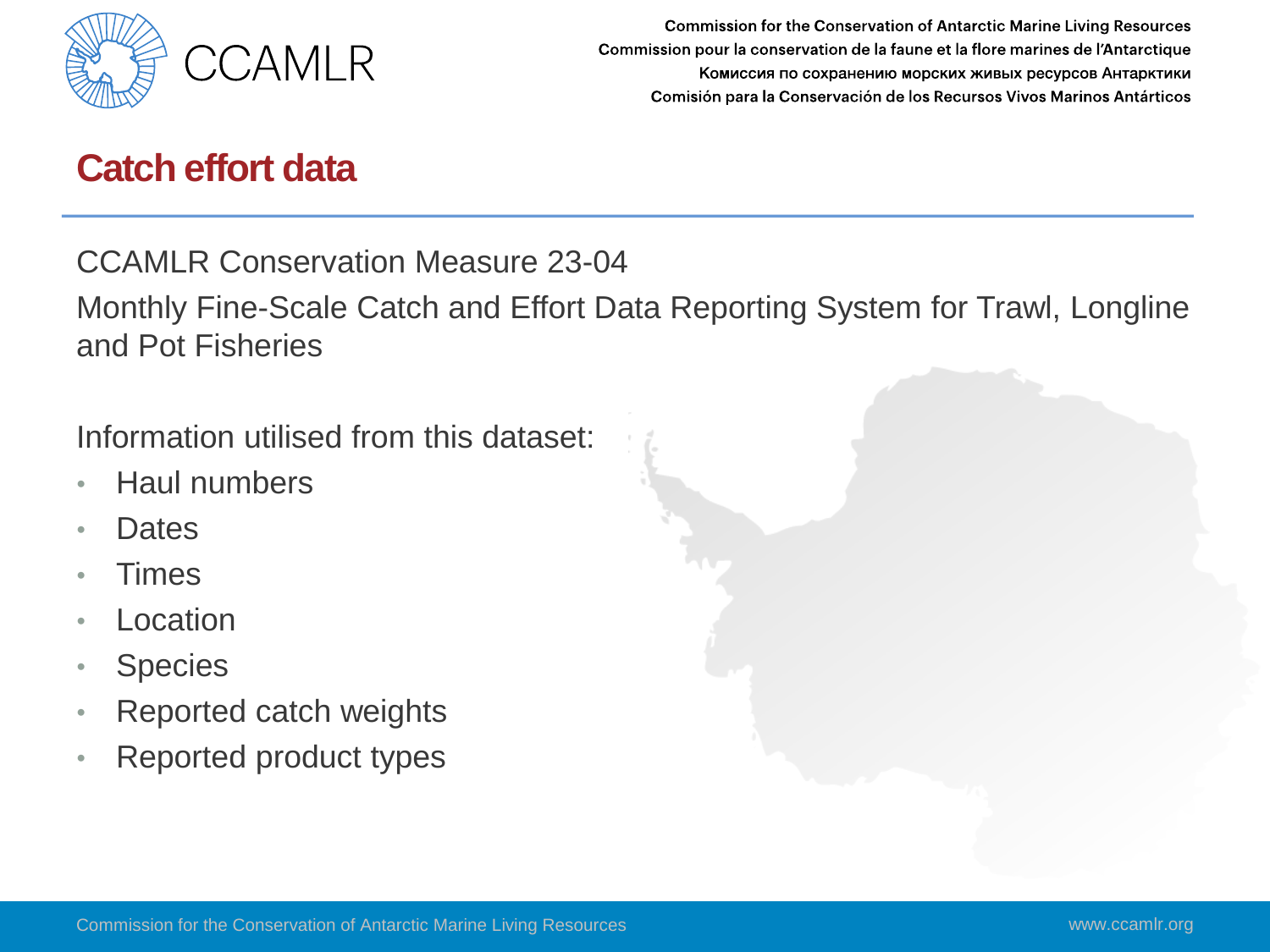

## **Reconciling the data**

Three catch values are compared

- 1. Reported in season catch total for the fishing trip
- 2. Estimated catch total for the fishing trip
- 3. Verified catch total for the fishing trip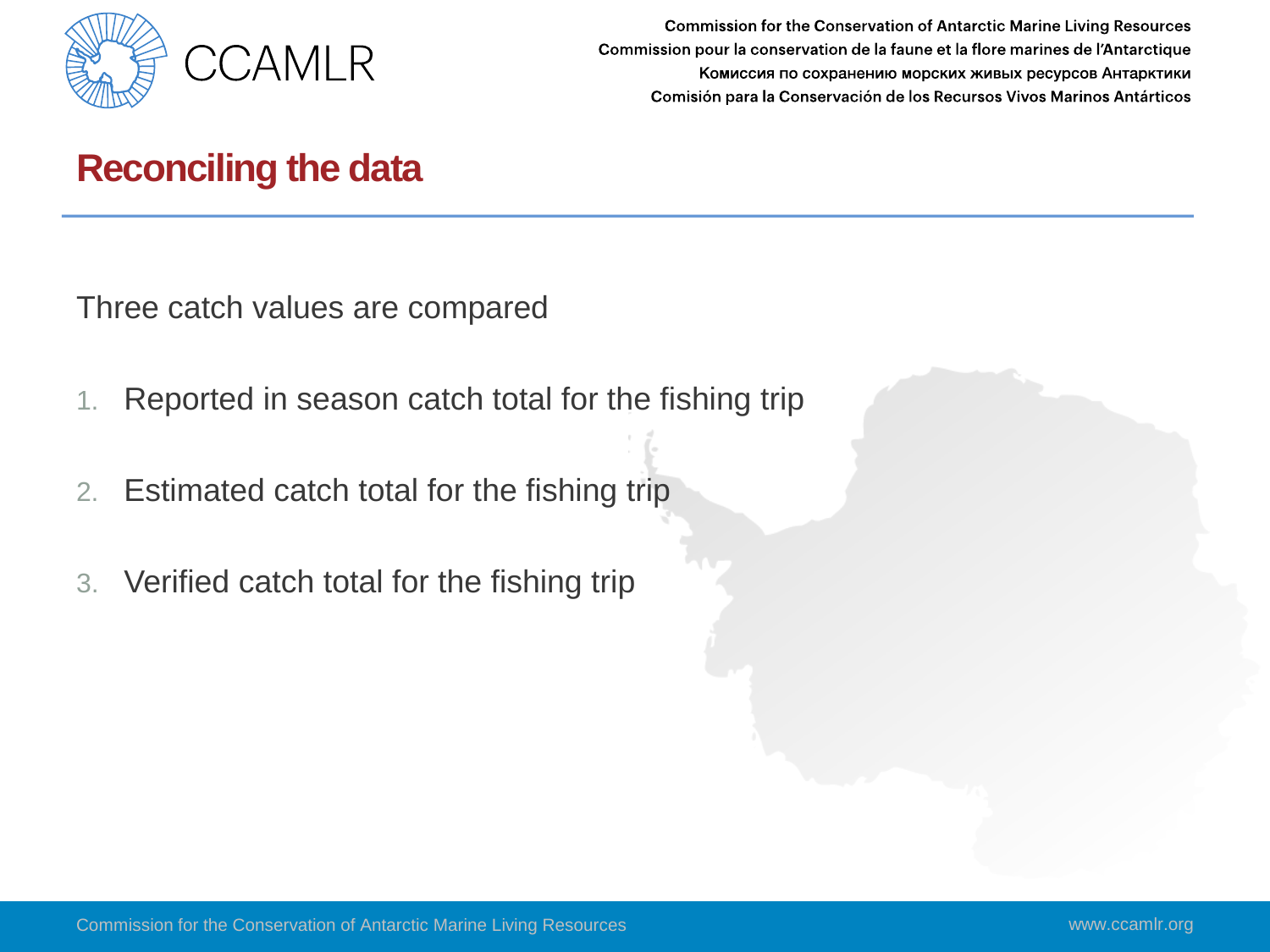

#### **2018 Reconciliation of CDS data with fine-scale catch and effort data**

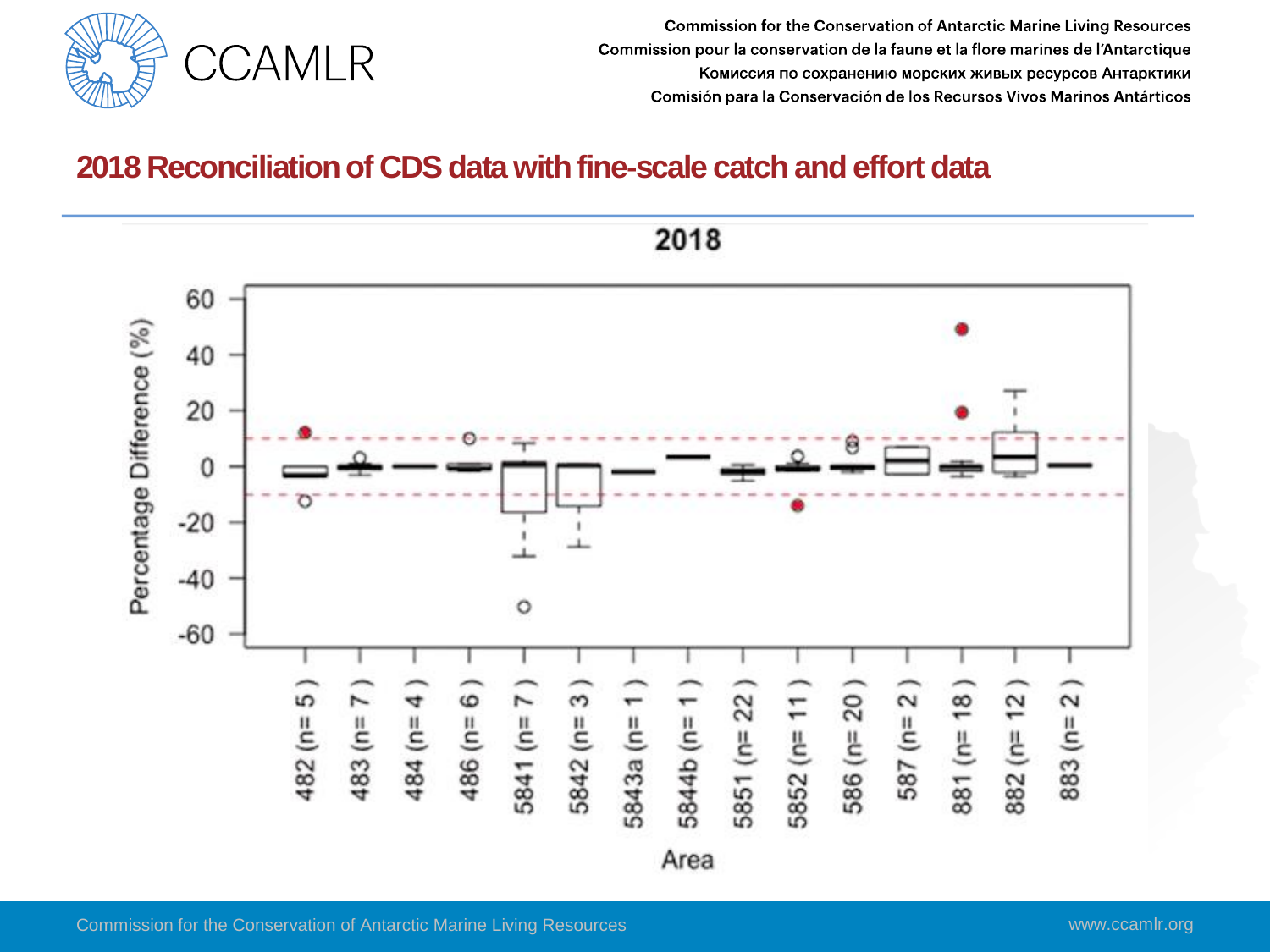

#### **2019 Reconciliation of CDS data with fine-scale catch and effort data**



2019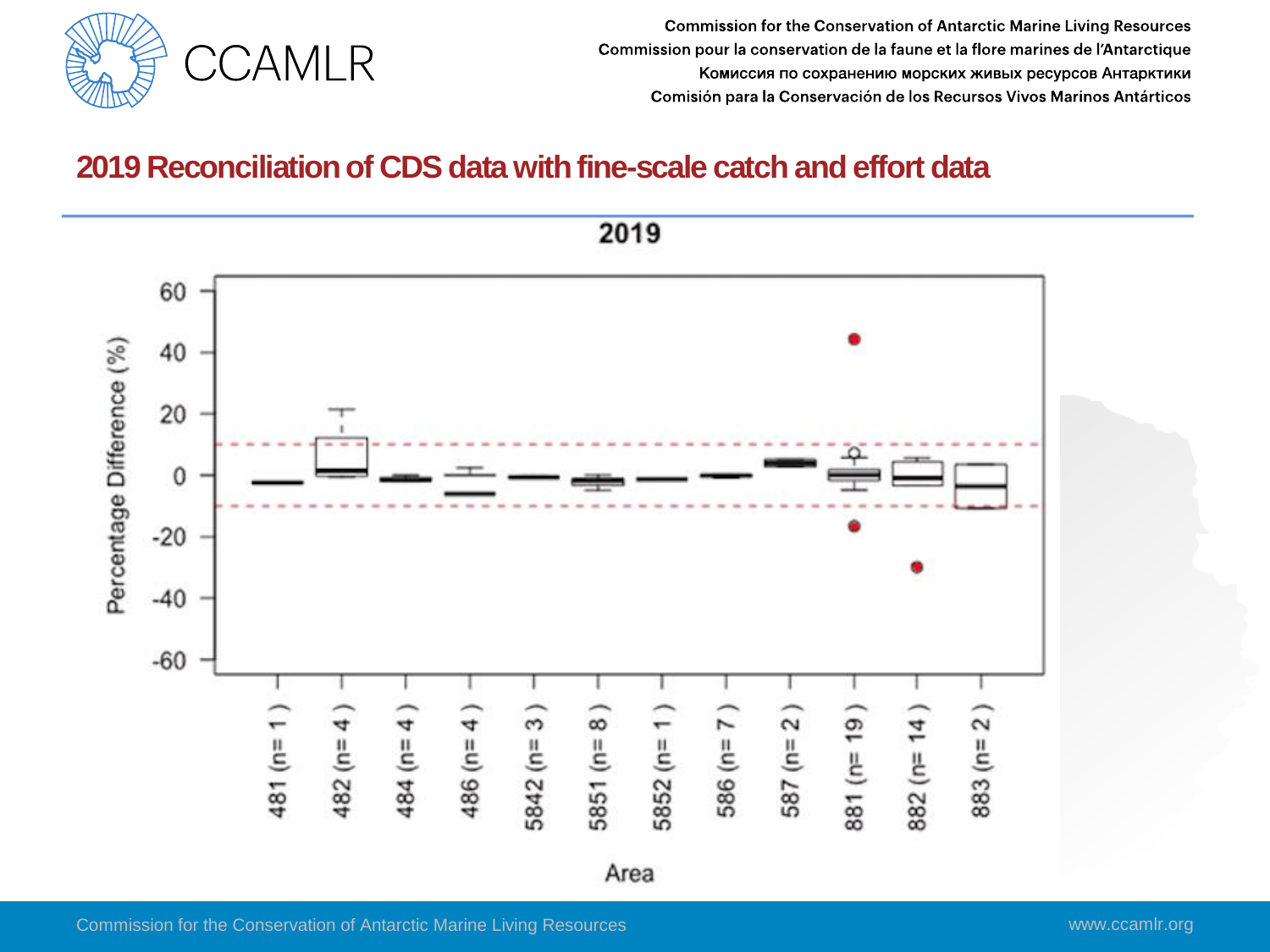

## **Reconciling the data**

The majority met the 10% threshold

Where reconciliations did not meet the 10% threshold we entered strategic engagement to address the problem

#### Result

- Awareness that this is now occurring across the CCAMLR toothfish fisheries
- Investigation by the Flag State into the industry's practices
	- International scientific observer were found to be the ones providing the catch and effort data – not their role
	- Improved flow scales now being used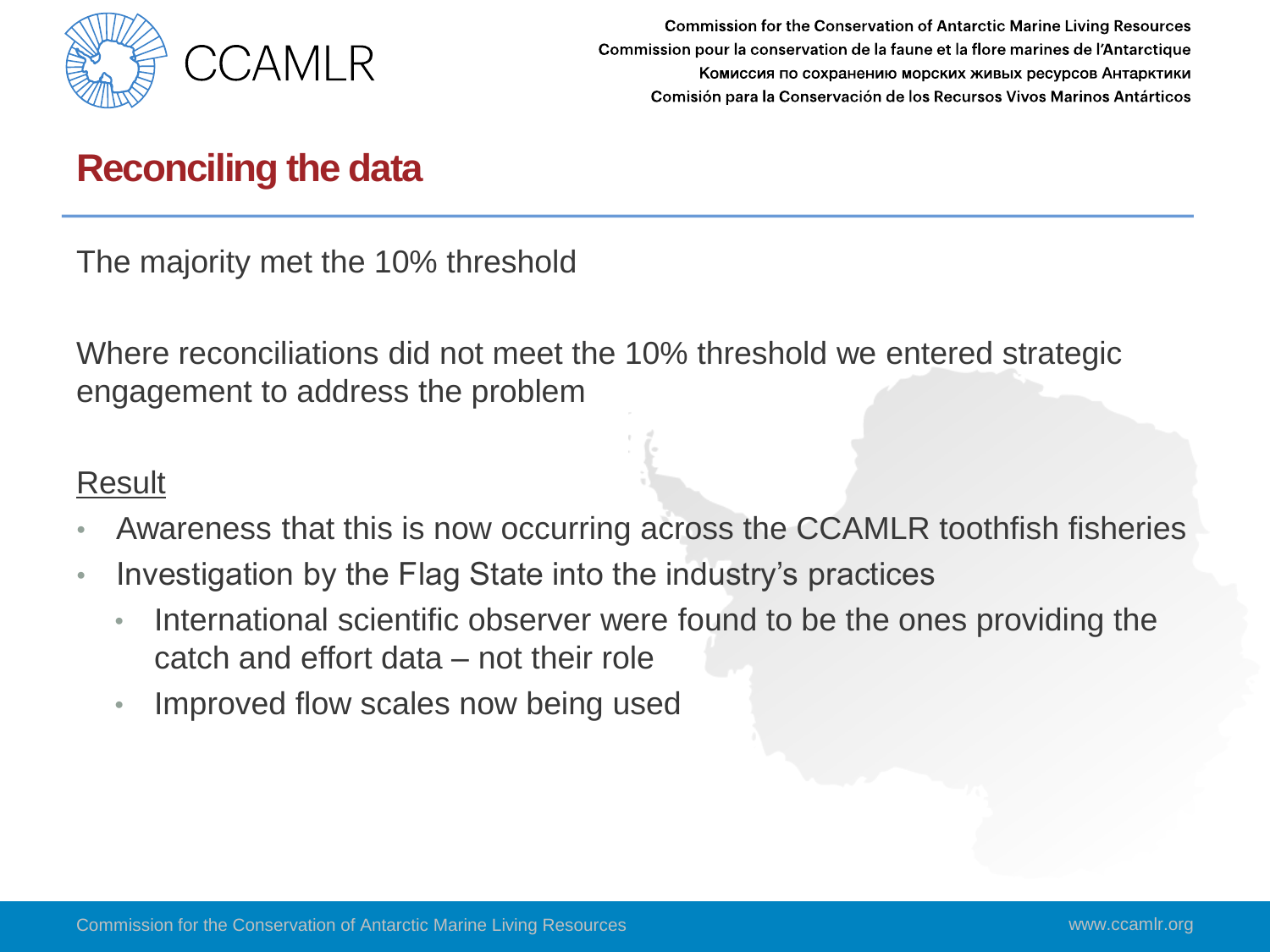

# **Application to National fisheries**

- Understand your CDS data set
- No CDS? No worries, use other data sets such as catch and effort data or verified weight landings – always need two different datasets!
- Understand your datasets!
	- Catch and effort reporting
	- Transhipment data
	- Port inspections
	- Trade data
	- Scientific data